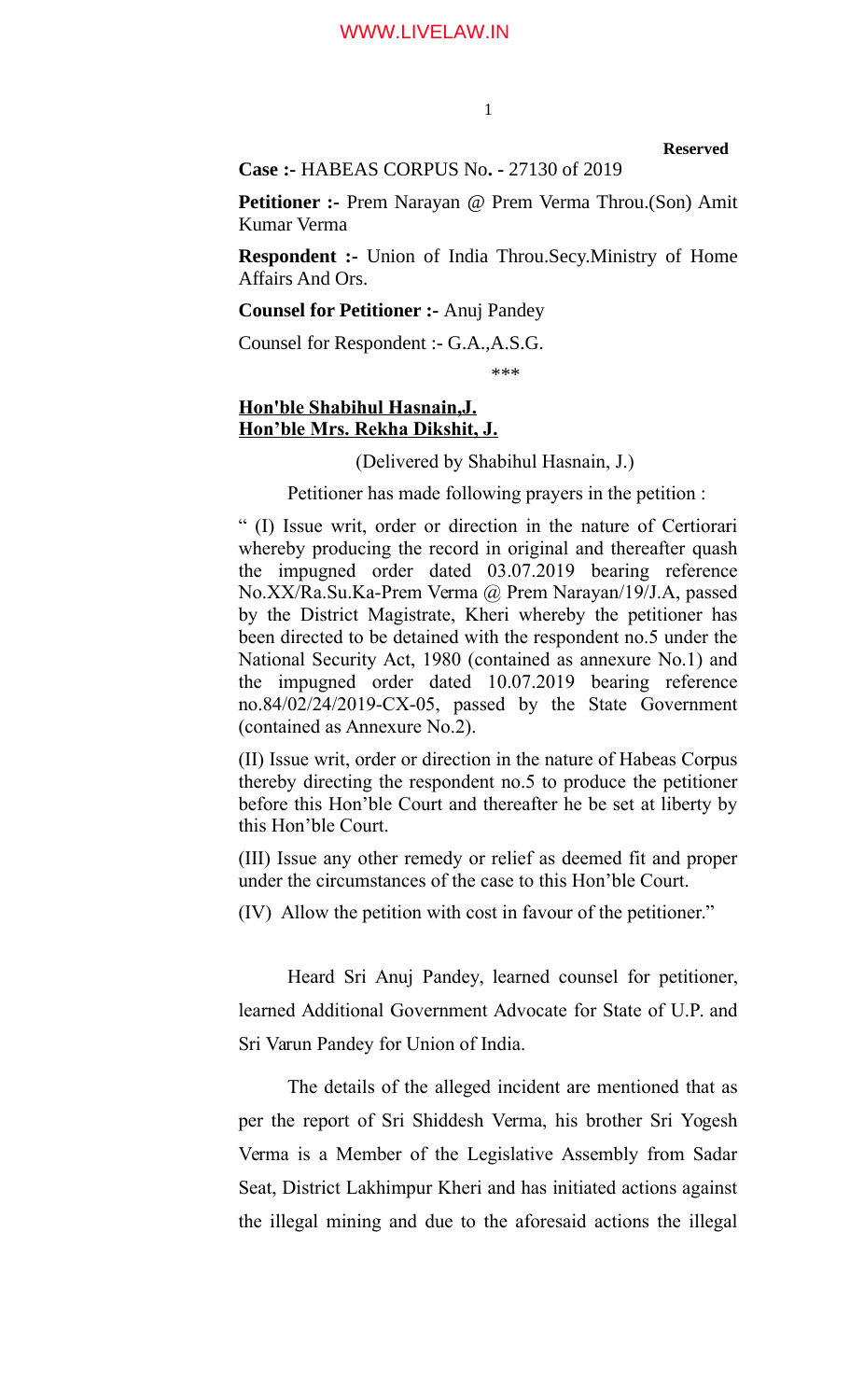mining mafia Prem Verma (petitioner) was having an inimical terms with the brother of the informant and threats were extended to him to face dire consequences. On 21.3.2019, on the day of Holi festival when the informant Sri Shiddesh Verma was returning after attending a party along with his gunner Mohit and his brother Sri Yogesh Verma and friend Pankaj Verma on different motorcycles, suddenly at about 3.30 p.m. the accused persons namely Prem Verma, Naseem, Pinki Saxena @ Pinku Saxena, who were already present at the culvert came in front of the motorcycles and asked the informant and others to stop the motorcycles and after hurling abuses, all the accused persons fired, due to which Sri Yogesh Verma, brother of the informant sustained injury on his right leg and thereafter all the accused persons ran away after firing, which caused hue and cry and general public started running after closing their respective shops and on the basis of the aforesaid incident, an FIR was registered on 21.3.2019 as Case Crime No.334 of 2019, under Sections 307,504,506 IPC and Section 7 Criminal Law Amendments Act, at P.S.Sadar, District Lakhimpur Kheri. Station House Officer prepared and forwarded its report on 1.7.2019 and the police authority i.e. Circle Officer, Sadar Kheri forwarded the same to the Superintendent of Police Kheri to the next day i.e. 02.07.2019. He forwarded the report to the District Magistrate and on the same day i.e. 03.07.2019 the District Magistrate has passed the order to detain the petitioner under the aforesaid Act.

Learned counsel for petitioner submits that perusal of the detention order shows that the same is based upon the fact that the fire was made upon a Member of the Legislative Assembly Shri Yogesh Verma by the petitioner and other accused-persons, due to which, Shri Yogesh Verma sustained injury and the incident caused hue and cry and disturbed the public order.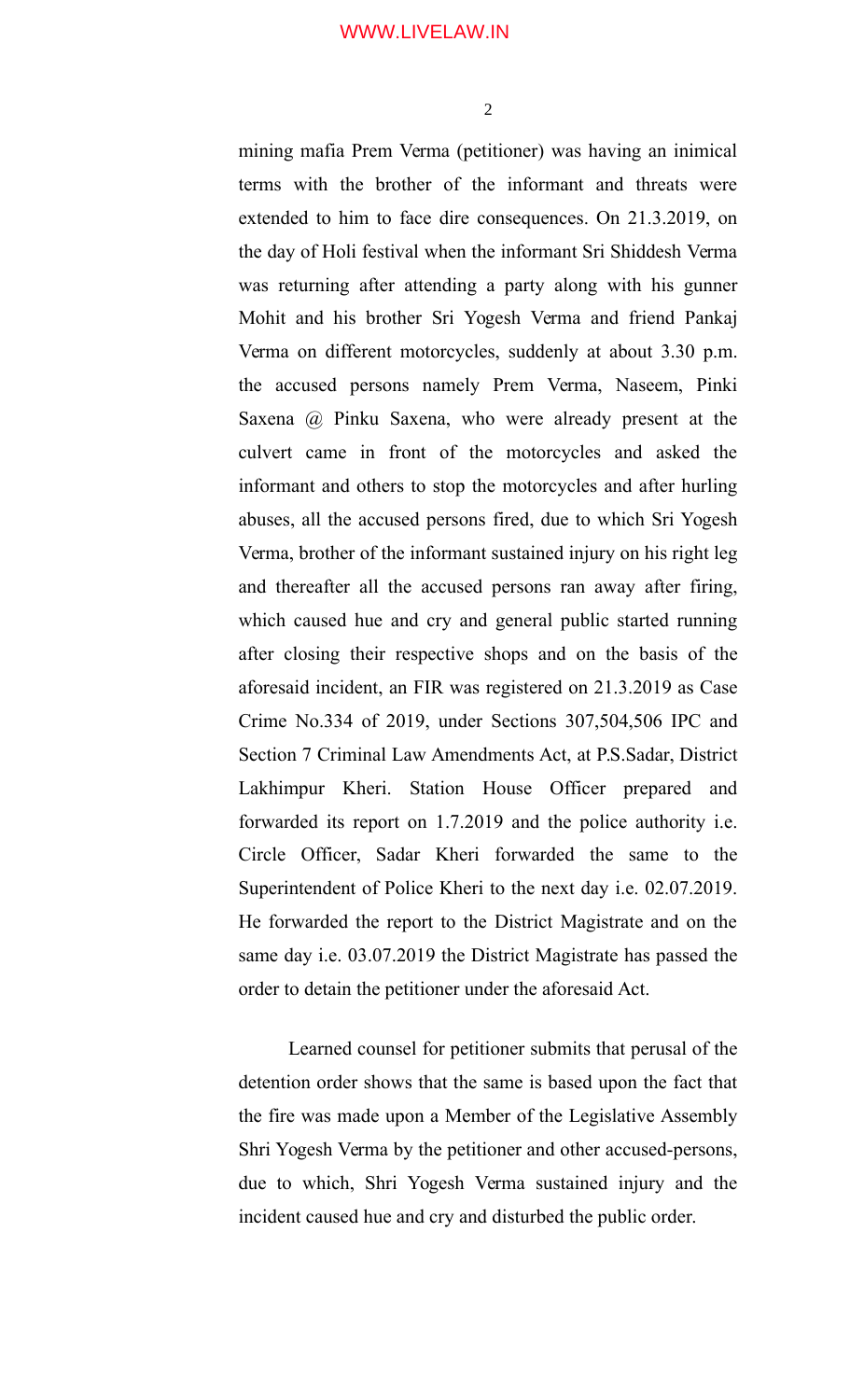3

Learned counsel for petitioner submits that the impugned detention order is illegal and passed upon the extraneous, invalid and non-existent grounds. The Detaining Authority was misled by the report so forwarded by the Sponsoring Authority which contains non-existent, irrelevant and false facts.

Learned counsel for petitioner further submits that the impugned detention order is also based upon the political influence and subjective satisfaction of the Detaining Authority, which is vitiated.

As is evident from a perusal of the detention order that the grounds for passing the same is the incident regarding which an FIR was registered as Case Crime No.334/2019, under Sections 307, 504, 506 IPC and Section 7 Criminal Law Amendments Act, at Police Station Kotwali Sadar, District Lakhimpur Kheri, wherein three persons including the petitioner have been alleged to have stopped the informant and other persons and have fired resulting the injury sustained by the brother of the informant, who is a Member of the Legislative Assembly.

The petitioner moved a representation dated 16.08.2019 against the detention order, a copy of which has been annexed as Annexure No.8 to the petition. In the said representation, the petitioner gave specific details that the day of the incident mentioned in the Case Crime No.334/2019 was admitted a day on which the festival of Holi was being celebrating. The informant and his brother Shri Yogesh Verma and his numerous supporters were dancing in an inebriating condition and it was the petitioner, who was assaulted by Shri Yogesh Verma and his supporters. The petitioner in his representation specifically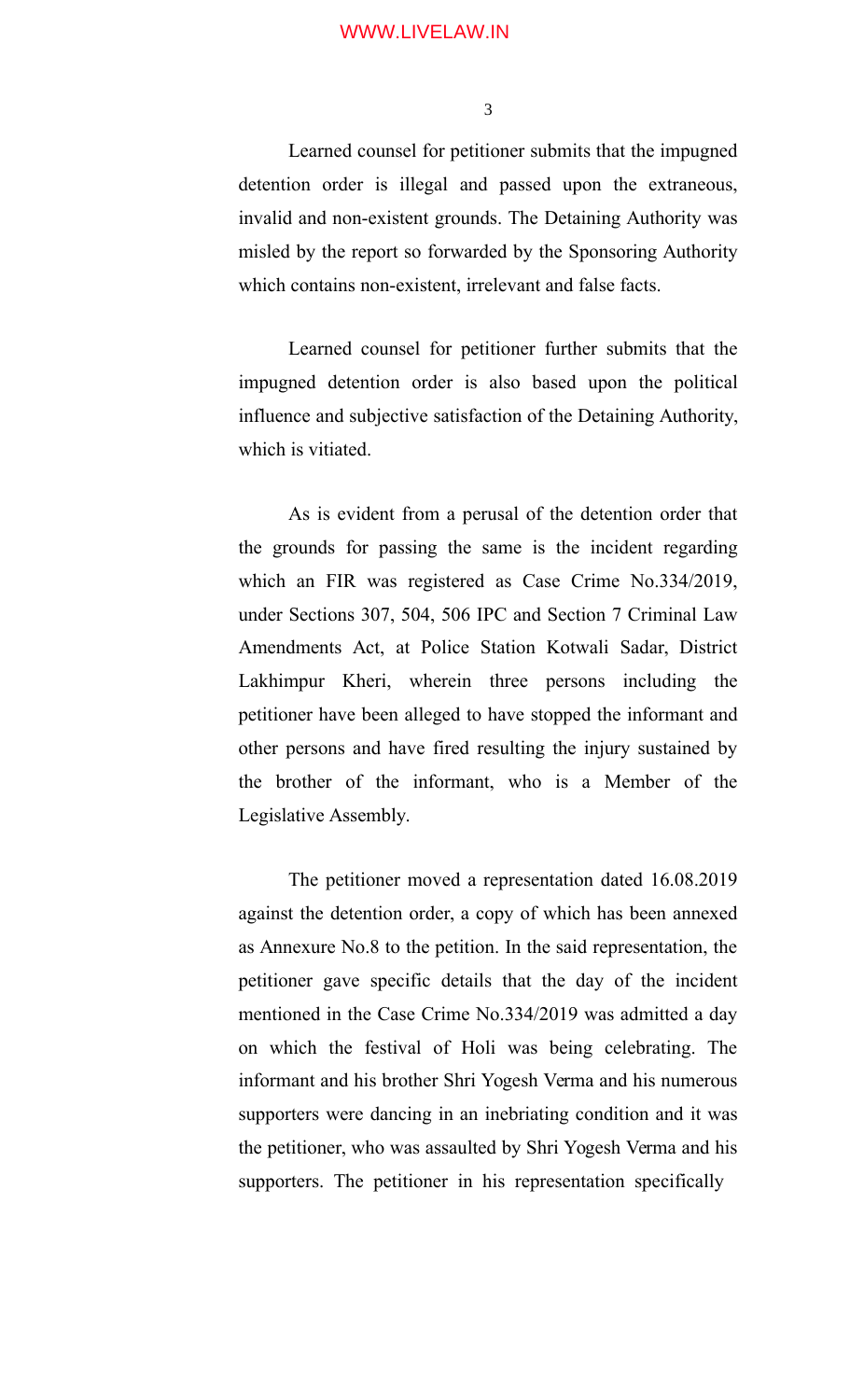stated that the entire incident has been recorded in a C.C.T.V. footage and a perusal of the same unleashed the truth. The petitioner also brought to the notice of the authorities that he filed a writ petition before this Hon'ble Court, registered as Writ Petition No.9098 (M/B) of 2019, wherein this Hon'ble Court directed the State Authorities to investigate the matter in accordance with the Regulation 107 of the U.P. Police Regulation taking into consideration the averments made in the writ petition, specifically in light of the Paras-11, 12, 13 and 14 of the writ petition. This Hon'ble Court on 02.04.2019, passed the following order :-

*"Heard Shri Anuj Pandey, learned counsel for the petitioner and the learned A.G.A.*

*The impugned First Information Report No. 0334 of 2019 against the petitioner under Sections 307, 504 and 506 I.P.C. and Section 7 of Criminal Law Amendment Act, Police Station Kotwali Sadar, District Kheri.*

*Learned counsel for the petitioner has taken the attention of the Court towards paragraph 11 of the writ petition to contend that the petitioner was neither present nor involved in the dispute, but has wrongly been implicated in the F.I.R., which is evident from the CCTV footage. It is further submitted that the allegations are totally false and the facts are otherwise. In fact, the co-accused was being assaulted by the complainant himself.*

*In view of above facts and circumstances, we hereby direct that petitioner shall not be arrested until incriminating evidence is found against him. It is further directed that the police shall investigate the matter in accordance with Regulation 107 of the U.P. Police Regulations taking into account the averments made in the writ petition, specifically in light of paras 11, 12, 13 and 14 of the writ petition.*

*With these directions, the petition is disposed of."*

It is important to mention here that the aforesaid directions of this Hon'ble Court was deliberately overlooked by the authorities and the C.C.T.V. Footage was not examined and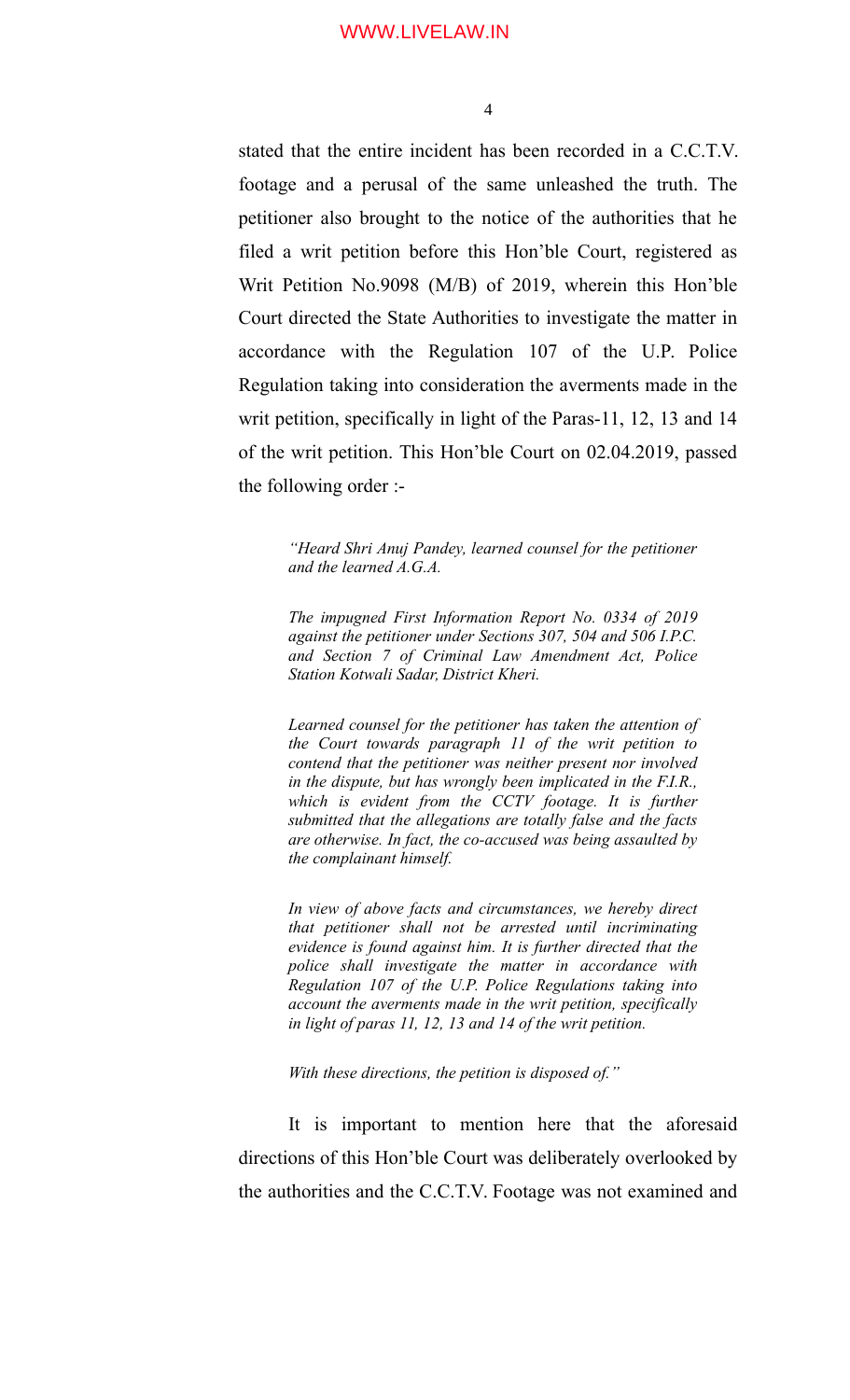was not a part of the record of the investigation of the Case Crime No.334/2019.

Learned counsel for petitioner submits that instead of investigating the crime specifically in light of paras 11,12,13 and 14 of writ petition as directed by this Hon'ble Court in the above writ petition, the district administration working under the dictate of Sri Yogesh Verma, arrested the petitioner on 16.05.2019 detailing the false and absurd grounds i.e. the petitioner was hidden in the car when the alleged offence was committed.

Now the changed version gives a picture which at the most can be said to be a law and order problem. The day of the incident was admittedly a festival of Holi where all the shops are generally closed during afternoon. The version of the Sponsoring Authority that the people closed their shops cannot be believed.

At this juncture, it is pertinent to elucidate the proposition of law which has been laid down by the Hon'ble Supreme Court over a period of years distinguishing "law and order" from "public order". In the judgment of the Hon'ble Apex Court in *Mustakmiya Jabbarmiya Shaikh vs M.M.Mehta, Commissioner Of Police and Others, reported in (1995) 3 SCC 237* held as follows :

"9……. A distinction has to be drawn between law and order and maintenance of public order because most often the two expressions are confused and detention orders are passed by the authorities concerned in respect of the activities of a person which exclusively fall within the domain of law and order and which have nothing to do with the main-tenance of public order. In this connection it may be stated that in order to bring the activities of a person within the expression of 'acting in any manner prejudicial to the maintenance of public order", the fall out and the extent and reach of the alleged activities must be for such a nature that they travel beyond the capacity of the ordinary law to deal with him or to prevent his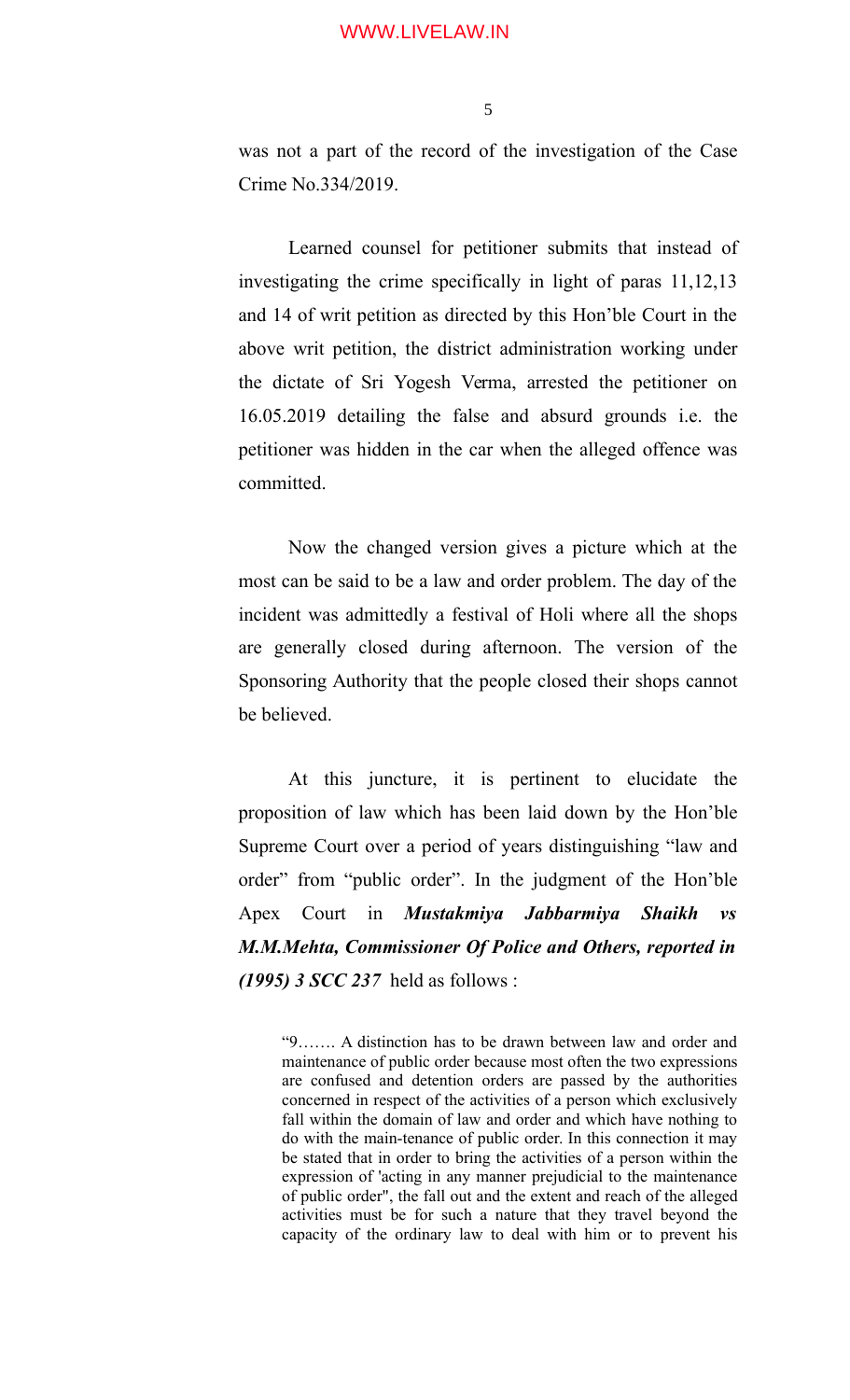subversive activities affecting the community at large or a large section of society. It is the degree of disturbance and its impact upon the even tempo of life of the society or the people of a locality which deter-mines whether the disturbance caused by such activity amounts only to a 'breach of law and order' or it amounts to 'public order.' It the activity falls within the category of disturbance of 'public order' then it becomes essen-tial to treat such a criminal and deal with him differently than an ordinary criminal under the law as his activities would fall beyond the frontiers of law and order, disturbing the even tempo of life of the community of the specified locality. In the case of [Arun Ghose v. State of West Bengal,](https://indiankanoon.org/doc/675104/) [1970] 1 SCC 98 this Court had an occasion to deal with the distinction between law and order and public order. Hidayatullah, C.J. (as he then was), speaking for the Court observed that public order would embrace more of the community than law and order. Public order is the even tempo of the life of the community taking the country as a whole or eves a specified locality. Disturbance of public order is to be distinguished from acts directed against individuals which do not disturb the society to the extent of causing a general disturbance of public transquillity. It is the degree of disturbance and its affect upon the life of the community in a locality which determines whether the disturbance amounts only to breach of law and order. It has been further observed that the implications of public order are deeper and it affects the even tempo of life and public order is jeopardized because the repercussions of the act embrace large sections of the community and incite them to make further breaches of the law and order and to subvert the public order. An act by itself is not determinant of its own gravity. In its quality it may not differ from another but in its potentiality it may be very different, Again in the case of [Piyush Kantilal Mehta v. Commissioner of Police,](https://indiankanoon.org/doc/575391/) [1989] Supple. 1SCC322, this Court took the view that b order that an activity may be said to affect adversely the maintenance of public order, there must be material to show that there has been a feeling of insecurity among the general public. If any act of a person creates panic or fear in the minds of the members of the public upsetting the even tempo of life of the community, such act must be said to have a direct bearing on the question of maintenance of public order. The com-mission of an offence will not necessarily come within the purview of public order which can be dealt with under ordinary general law of the land."

In *Commissioner of Police & Others v. C.Anita (Smt.)*, reported in (2004) 7 SCC 467, the Hon'ble Supreme Court again examined the issue of "public order" and "law and order" and observed thus :

*<sup>&</sup>quot;7……...The crucial issue is whether the activities of the detenu were prejudicial to public order. While the expression 'law and order' is wider in scope inasmuch as contravention of law always affects order, 'Public order' has a narrower ambit, and public order could be affected by only such contravention which affects the community or the public at large. Public order is the even tempo of life of the community taking the country as a whole or*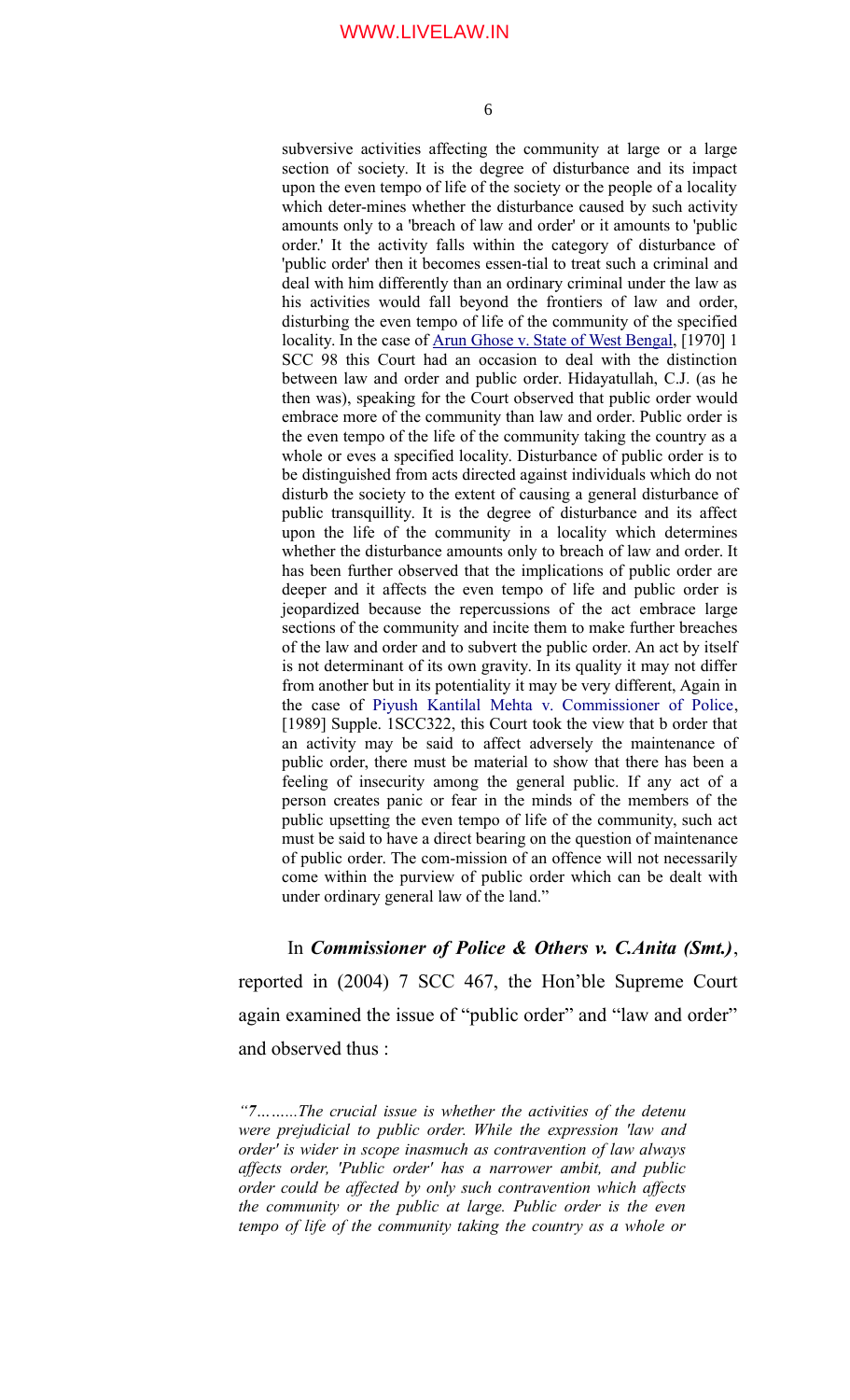*even a specified locality. The distinction between the areas of 'law and order' and 'public order' is one of the degree and extent of the reach of the act in question on society. It is the potentiality of the act to disturb the even tempo of life of the community which makes it prejudicial to the maintenance of the public order. If a contravention in its effect is confined only to a few individuals directly involved as distinct from a wide spectrum of public, it could raise problem of law and order only. It is the length, magnitude and intensity of the terror wave unleashed by a particular eruption of disorder that helps to distinguish it as an act affecting 'public order' from that concerning 'law and order'. The question of ask is;*

*"Does it lead to disturbance of the current life of the community so as to amount to a disturbance of the public order or does it affect merely an individual leaving the tranquility of the society undisturbed* ? "

*This question has to be faced in every case on its facts."*

 The afore-quoted observations of the Hon'ble Apex Court make it amply clear that the administrative authorities have remained confused as to what constitutes a "law and order problem" and what constitutes a "public order problem" and have time and again erroneously passed preventive detention orders for acts falling within the category of law and order problem. For an act to fall within the category of public order problem it should be of the nature to disrupt the ordinary tempo of public life. Also, it should be beyond the capability of ordinary law to deal with the alleged activities; in other words, if recourse to ordinary criminal law could have efficaciously dealt with the alleged activities the need to take recourse to preventive detention law does not arise. The facts and circumstances of the present case, especially, the changed version of the detaining authorities fall to establish that the alleged act was one threatening public order.

In the case of *Pebam Ningol Mikoi Devi vs. State of Manipur & Ors., reported in (2010) 9 SCC 618*, the Hon'ble Supreme Court has been pleased to consider a detention under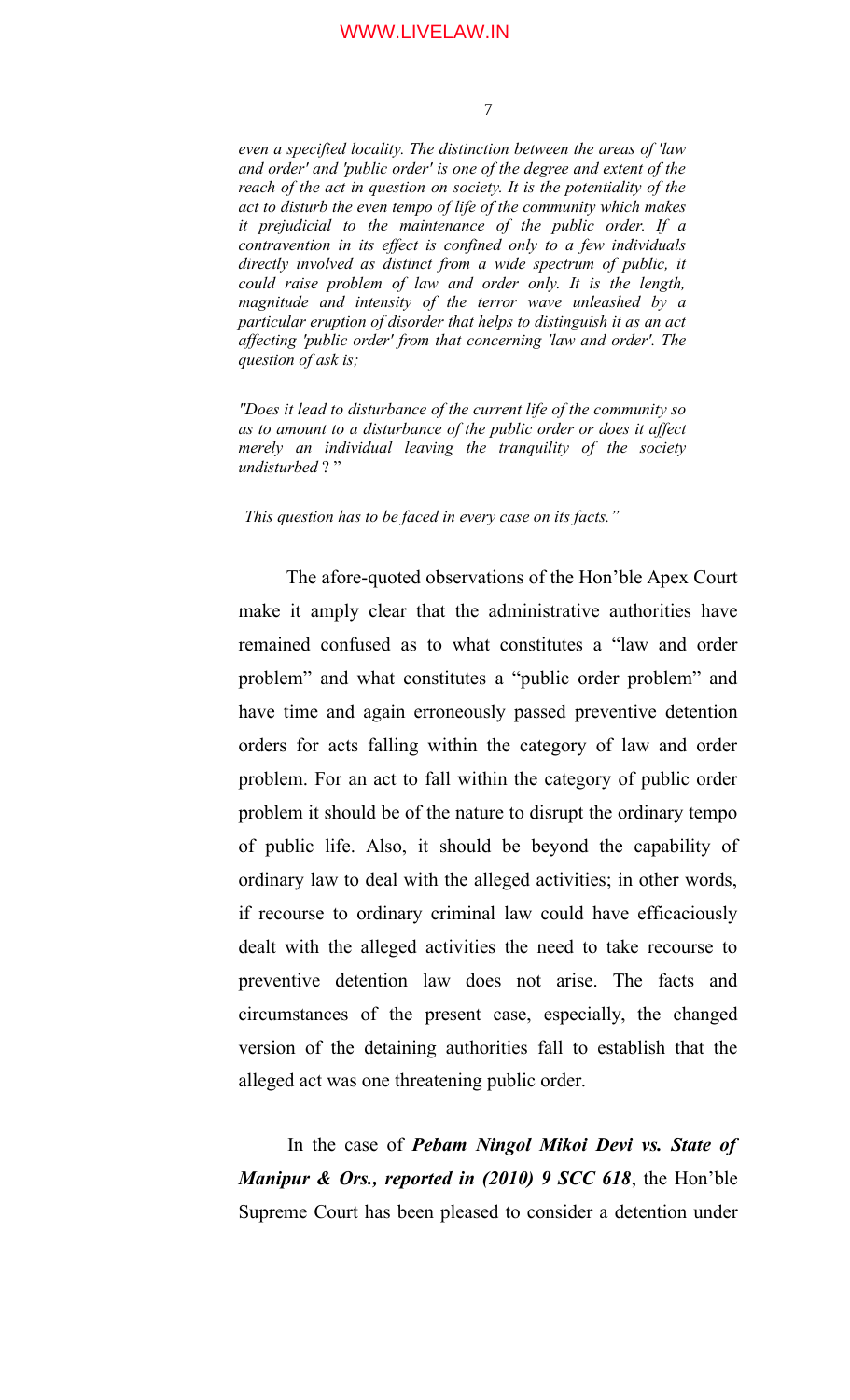the National Security Act and it has been held by the Hon'ble Supreme Court that if one of the grounds are non-existent, misconceived or irrelevant, a detention order will be invalid. The Hon'ble Supreme Court has also held that if actual allegations were vague and irrelevant, the detention would be rendered irrelevant. The relevant portion of the aforesaid judgment are reproduced as under:-

*"28. We are conscious of the fact that the grounds stated in the order of detention are sufficient or not, is not within the ambit of the discretion of the court and it is the subjective satisfaction of the detaining authority which is implied. However, if one of the grounds or reasons which lead to the subjective satisfaction of the detaining authority under the NS Act, is non-existent or misconceived or irrelevant, the order of detention would be invalid.*

*29. Keeping in view these well-settled legal principles, we have perused the grounds of detention and the documents relied on by the detaining authority while passing the order of detention. In our considered view, the grounds on which the detention order is passed has no probative value and were extraneous to the scope, purpose and the object of the National Security Act. This Court in Mohd. Yousuf Rather v. State of J&K [(1979) 4 SCC 370 : 1979 SCC (Cri) 999 : AIR 1979 SC 1925] has observed that under Article 22(5), a detenu has two rights*

*(1) to be informed, as soon as may be, of the grounds on which his detention is based and*

*(2) to be afforded the earliest opportunity of making a representation against his detention.*

*The inclusion of an irrelevant or non-existent ground among other relevant grounds is an infringement of the first right and the inclusion of an obscure or vague ground among other clear and definite grounds is an infringement of the second right. No distinction can be made between introductory facts, background facts and "grounds" as such; if the actual allegations were vague and irrelevant, detention would be rendered invalid."*

Also in the reports so forwarded by the Sponsoring Authority, the petitioner has been referred as a hardened criminal and a mining mafia having a gang. The petitioner is a businessman and has never been booked under the Gangsters (Anti Social Activities) Act. The aforesaid facts mentioned by the Sponsoring Authority had the tendency of influencing the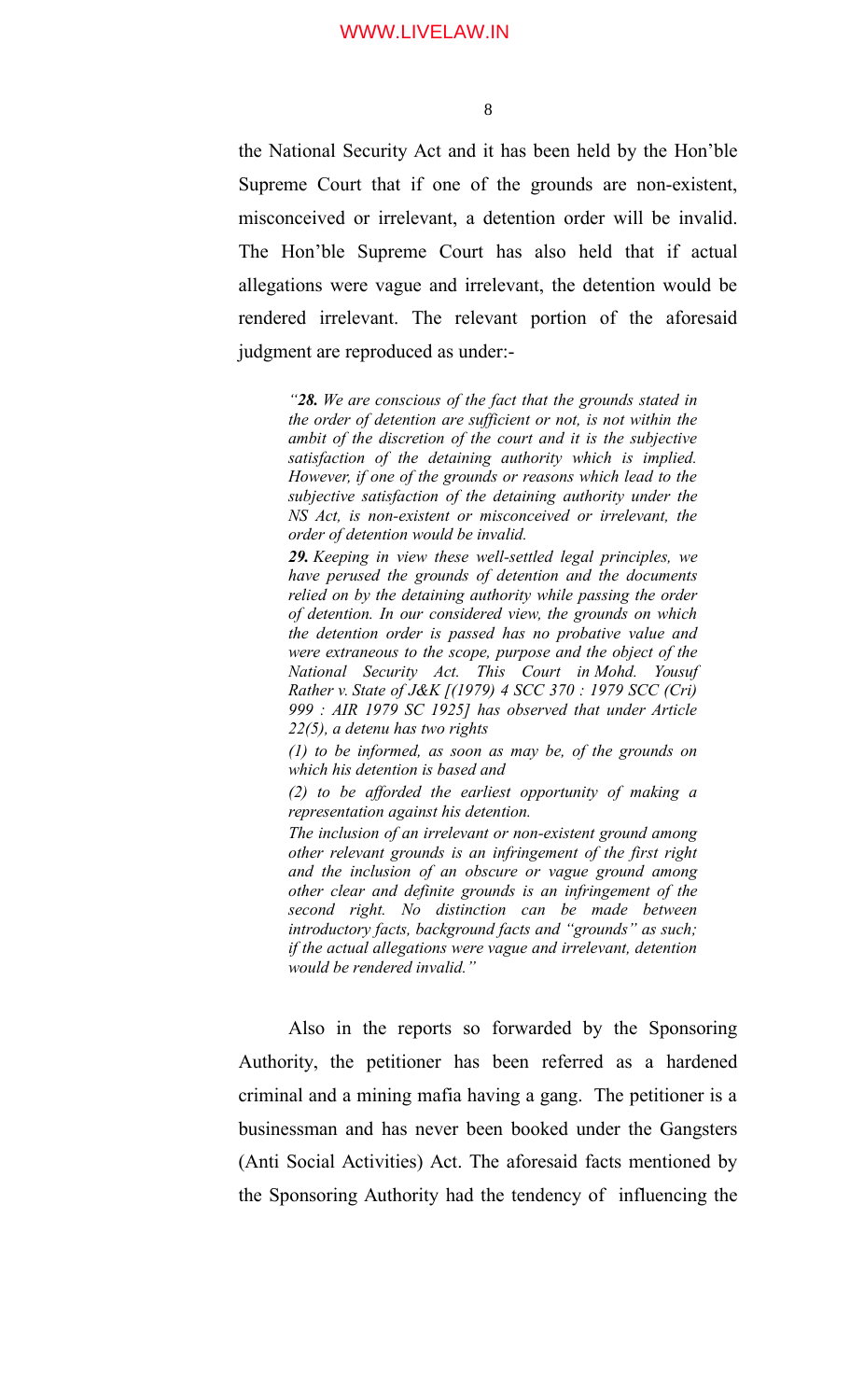mind of the detaining authority and as such the same has rendered the impugned detention order invalid.

In the case of *Vashisht Narain Karwaria vs. State of U.P. & Anr, reported in (1990) 2 SCC 629*, the Hon'ble Supreme Court has been pleased to observe in Para-10 and 11, which are reproduced as under:-

> *"10. The above averments made in the above two letters, the copies of which are furnished to the detenu along with grounds of detention unequivocally and clearly spell out that the detenu is a hardened criminal, having a gang under his control often committing heinous crimes, that many cases against the detenu are registered in various police stations and that he is in the habit of committing offences. No doubt, these averments are not made mention of in the grounds of detention. But can it be said that these materials placed before the authority might not have influenced the mind of the detaining authority in taking the decision of detaining the detenu? In our view, the above averments which are extraneous touching the character of the detenu though not referred to in the grounds of detention, might have influenced the mind of the detaining authority to some extent one way or other in reaching the subjective satisfaction to take the decision of directing the detention of the detenu. As rightly pointed out by Mr Jain, had these extraneous materials not been placed before the detaining authority, he might or might not have passed this order. Therefore, we have to hold that the detention order is suffering from the vice of consideration of extraneous materials vitiating the validity of the order. There are several pronouncements of this Court, on this point, of which we will make mention of the following decisions : Ram Krishna Paul v. Government of West Bengal [(1972) 1 SCC 570 : 1972 SCC (Cri) 334] ; Pushpa v. Union of India [1980 Supp SCC 391 : 1979 SCC (Cri) 1015] ; Merugu Satyanarayana v. State of A.P.[(1982) 3 SCC 301 : 1983 SCC (Cri) 18] ; Mehboob Khan Nawab Khan Pathan v. Police Commissioner, Ahmedabad [(1989) 3 SCC 568 : 1989 SCC (Cri) 655].*

> *11. Mr Dalveer Bhandari relying on Section 5-A of the Act urged that the order of detention should not be deemed to be invalid or inoperative merely on the ground that some extraneous materials were placed before the detaining authority since those alleged extraneous materials have no bearing on the validity of this impugned order which can be sustained on the material set out in the grounds of detention itself. Placing reliance on decision of this Court in Prakash Chandra Mehta v. Commissioner and Secretary, Govt. of Kerala [1985 Supp SCC 144 : 1985 SCC (Cri) 332] wherein it has been observed that the 'grounds' under Article 22(5) of the Constitution do not mean mere factual inferences but mean factual inferences plus factual material submitted that*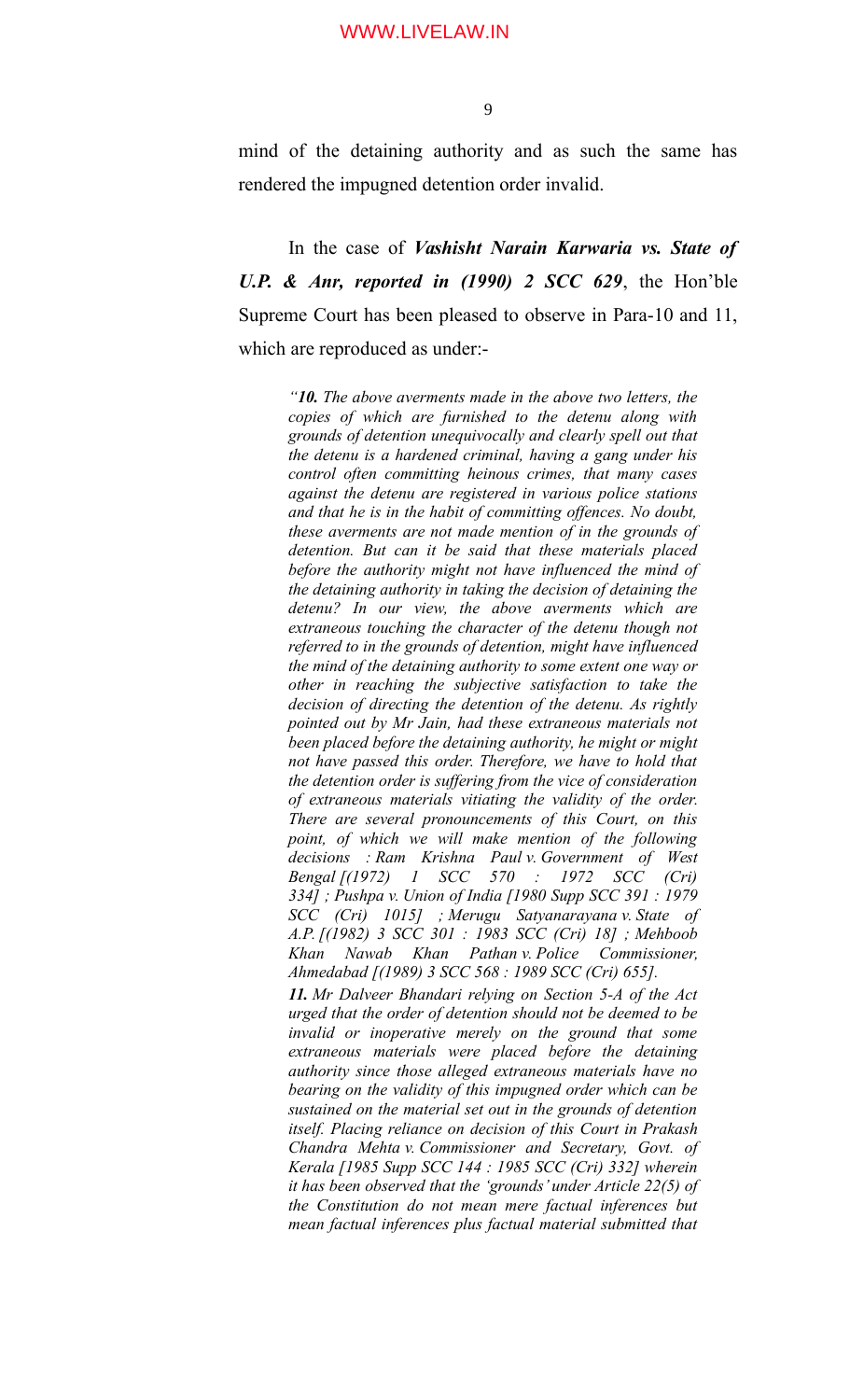#### 10

*in the present case the factual material set out in the grounds of detention alone led to the passing of the order with a view to preventing the detenu from acting in any manner prejudicial to the maintenance of public order. We are unable to see any force in the above submission. What Section 5-A provides is that where there are two or more grounds covering various activities of the detenu, each activity is a separate ground by itself and if one of the ground is vague, non-existent, not relevant, not connected or not proximately connected with such person or invalid for any other reason whatsoever, then that will not vitiate the order of detention.*"

Thus, it is evident that the detention order is based upon false facts and on this ground alone, the impugned detention order deserves to be quashed.

The preventive detention is an encroachment upon the personal liberty of an individual and cannot be said to be encroached in a casual manner as has been done in the instant case.

In the case of *Kamlesh Kumar Ishwardas Patel vs. Union of India & Ors., reported in (1995) 4 SCC 51*, the Hon'ble Supreme Court has been pleased to hold that the safeguard provided under Article 22 Clause (4) and (5) of the Constitution of India provides safeguard which are required to be "zealously watched and enforced by the Court". The relevant portion of the aforesaid judgment in the case of Kamlesh Kumar (supra) are reproduced as under:-

*"49. At this stage it becomes necessary to deal with the submission of the learned Additional Solicitor General that some of the detenus have been indulging in illicit smuggling of narcotic drugs and psychotropic substances on a large scale and are involved in other anti-national activities which are very harmful to the national economy. He has urged that having regard to the nature of the activities of the detenus the cases do not justify interference with the orders of detention made against them. We are not unmindful of the harmful consequences of the activities in which the detenus are alleged to be involved. But while discharging our constitutional obligation to enforce the fundamental rights of the people, more especially the right to personal liberty, we cannot allow ourselves to be influenced by these*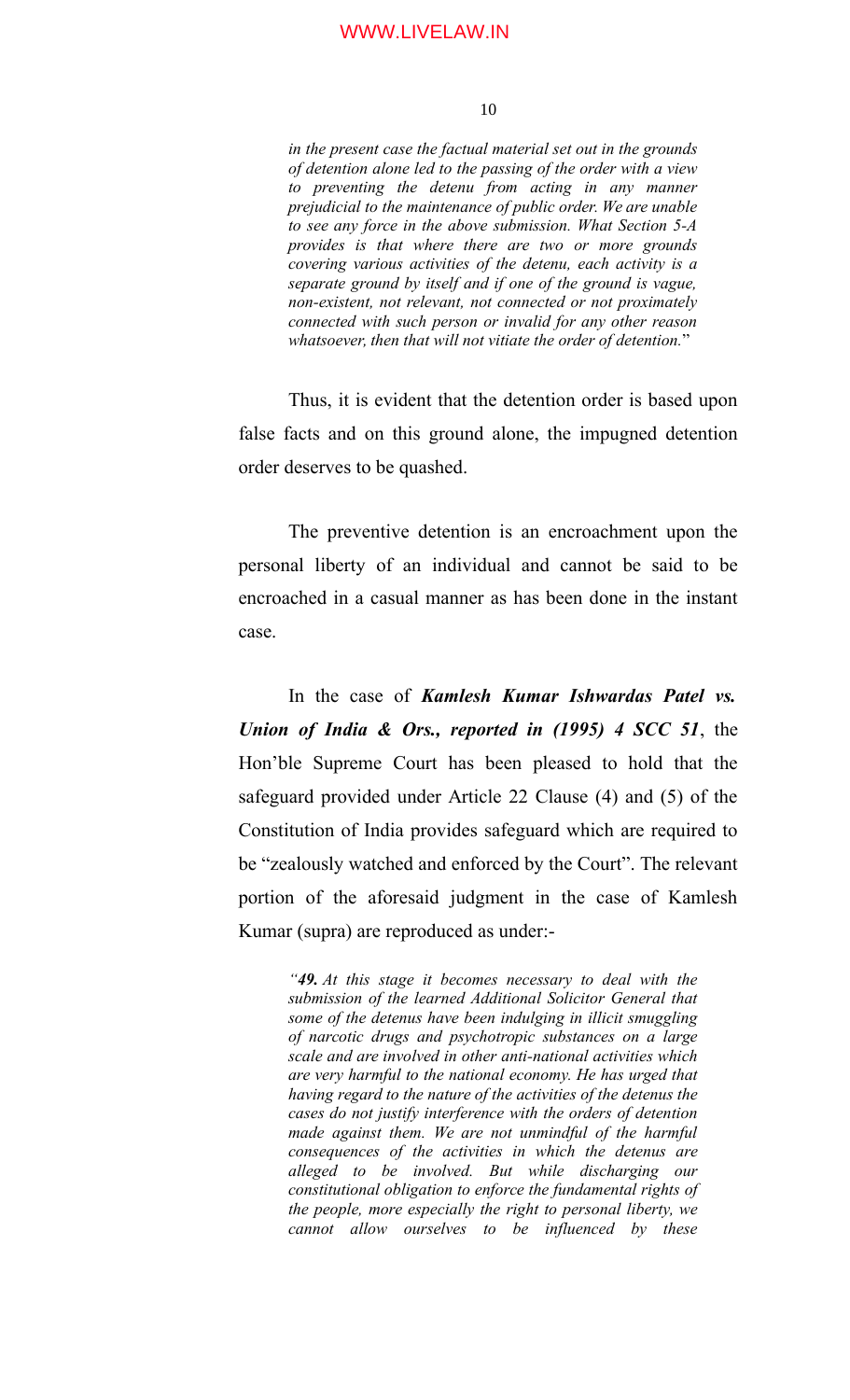*considerations. It has been said that history of liberty is the history of procedural safeguards. The Framers of the Constitution, being aware that preventive detention involves a serious encroachment on the right to personal liberty, took care to incorporate, in clauses (4) and (5) of Article 22, certain minimum safeguards for the protection of persons sought to be preventively detained. These safeguards are required to be "zealously watched and enforced by the Court". Their rigour cannot be modulated on the basis of the nature of the activities of a particular person. We would, in this context, reiterate what was said earlier by this Court while rejecting a similar submission: (SCC para 4) "Maybe that the detenu is a smuggler whose tribe (and how their numbers increase!) deserves no sympathy since its activities have paralysed the Indian economy. But the laws of preventive detention afford only a modicum of safeguards to persons detained under them and if freedom and liberty are to have any meaning in our democratic set-up, it is essential that at least those safeguards are not denied to the detenus." (See: Rattan Singh v. State of Punjab [(1981) 4 SCC 481 : 1981 SCC (Cri) 853] , SCC at p. 483) 50. We have, therefore, no hesitation in rejecting this contention."*

Another important aspect of the instant matter is that the possibility of the political influence leading to the passing of the detention order cannot be ruled out. Admittedly, the injured of the Case Crime No.334/2019 is a Member of Legislative Assembly.

Learned counsel for petitioner submits that the bail application of the petitioner was rejected by the Sessions Judge, Lakhimpur Kheri on 26.7.2019.

 The impugned detention order dated 03.07.2019 shows that there is no application of mind by the detaining authority and there is no subjective satisfaction and the detaining authority has merely acted on the basis of the reports of the Sponsoring Authority which admittedly contains false, irrelevant and non-existent facts.

Case of the prosecution is that on 21.3.2019, Yogesh Verma, the Sitting MLA along with his Gunner Mohit and